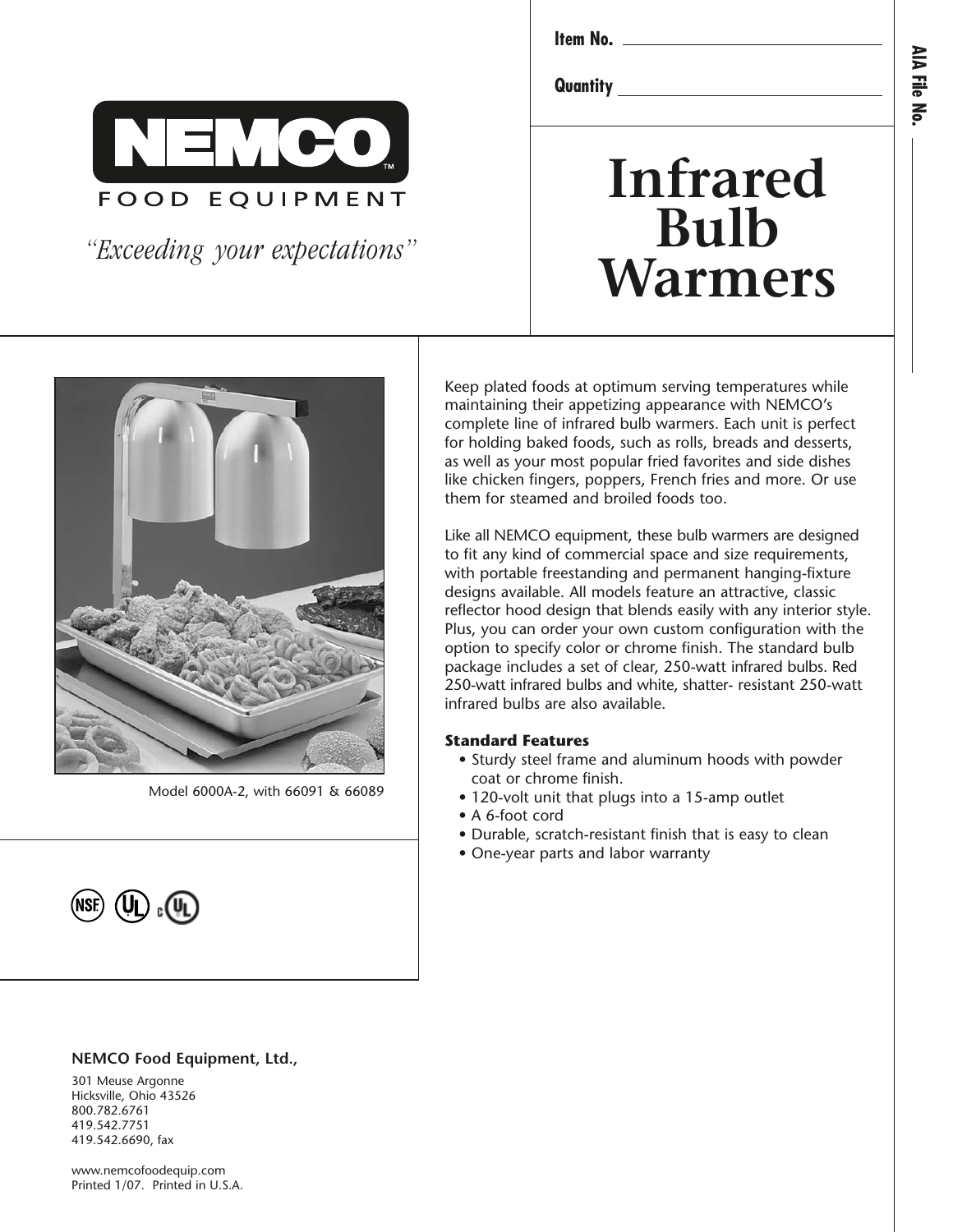### **Countertop Bulb Warmers** (Model 6000A-2 shown)



| <b>Specifications</b> |                            |       |       |            |                               |                |  |  |
|-----------------------|----------------------------|-------|-------|------------|-------------------------------|----------------|--|--|
| Model                 | Description                | Volts | Watts | Adjustment | WxDxH                         | Unit<br>Weight |  |  |
| 6000A-1               | Single bulb                | 120   | 250   | 6"         | 14"x19 <sup>1</sup> /2"x22"   | $6.50$ lbs     |  |  |
| 6000A-2               | Two bulb                   | 120   | 500   | 6"         | 14"x19 <sup>1</sup> /2"x24"   | 8.00 lbs       |  |  |
| 6000A-2B              | Two bulb,<br>black finish  | 120   | 250   | 6"         | 14"x19'2"x24"                 | 8.00 lbs       |  |  |
| 6000A-2C              | Two bulb,<br>chrome finish | 120   | 250   | 6"         | 14"x191/2"x24"                | 8.00 lbs       |  |  |
| 6000A-3               | Three bulb                 | 120   | 750   | 6"         | 14"x29'4"x26 <sup>3</sup> /4" | 10.00 lbs      |  |  |



(NSF)

| <b>Optional Accessories</b> |                            |  |  |  |  |  |
|-----------------------------|----------------------------|--|--|--|--|--|
| Model                       | Description                |  |  |  |  |  |
| 66089                       | Pan and screen set         |  |  |  |  |  |
| 66091                       | Tray for 6000A-1 & 6000A-2 |  |  |  |  |  |
| 66195                       | Tray for 6000A-3           |  |  |  |  |  |

### **Ceiling-Mount Units** (Model 6002 shown)

| <b>Specifications</b> |                            |            |            |                                              |                    |                          |  |  |
|-----------------------|----------------------------|------------|------------|----------------------------------------------|--------------------|--------------------------|--|--|
| Model                 | Description                | Volts      | Watts      | Width                                        | Length             | Unit<br>Weight           |  |  |
| 6002<br>6003          | Single bulb<br>Single bulb | 120<br>120 | 250<br>250 | $6^{1/8}$ " diameter<br>$6^{1/8}$ " diameter | 6' cord<br>4' tube | $2.00$ lbs<br>$2.50$ lbs |  |  |

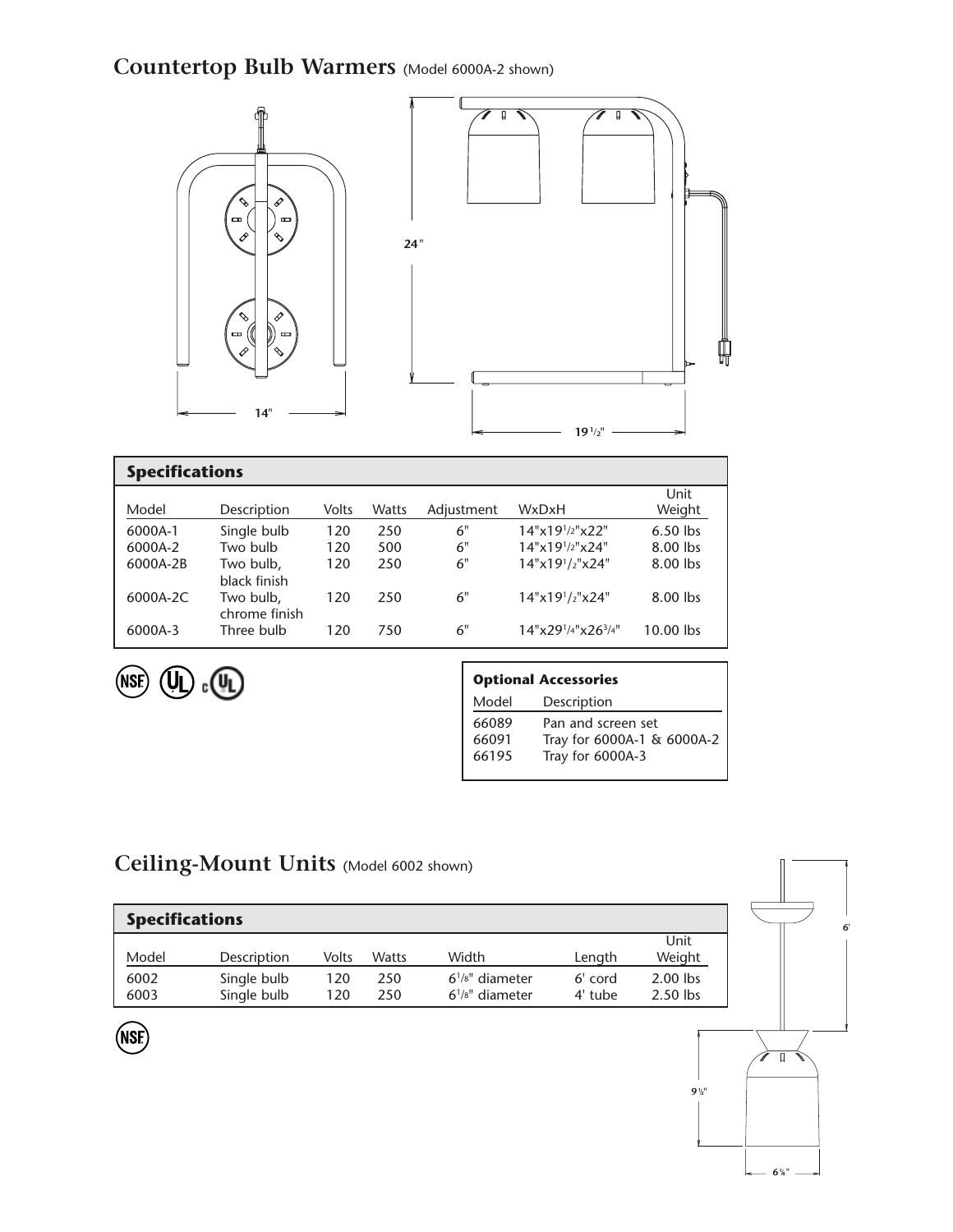|                       |                                              |       |       |                  | Portable Clamp-On Units (Models 6004-1 (L), 6004-4 (R) shown)                                     |                    |            |
|-----------------------|----------------------------------------------|-------|-------|------------------|---------------------------------------------------------------------------------------------------|--------------------|------------|
| <b>Specifications</b> |                                              |       |       |                  |                                                                                                   |                    |            |
| Model                 |                                              | Volts | Watts |                  | WxDxH                                                                                             | Unit               |            |
| 6004-1                | Description                                  | 120   | 250   | Adjustment<br>6" | 19 <sup>1</sup> / <sub>8</sub> "x6 <sup>1</sup> /8"x24 <sup>3</sup> /4"                           | Weight<br>4.50 lbs |            |
| 6004-2                | Single bulb<br>Two bulb                      | 120   | 500   | $6"$             | 19 <sup>1</sup> / <sub>8</sub> "x6 <sup>1</sup> / <sub>8</sub> "x26 <sup>3</sup> / <sub>4</sub> " | 5.50 lbs           |            |
| 6004-4                | Single bulb<br>w/ adjustable<br>2' gooseneck | 120   | 250   | 10"              | $11"x6'/s"x$ adjustable 5.00 lbs                                                                  |                    | $\Diamond$ |

# **491 /4" Single-Row, Suspension-Bar, Chain-Hung Units** (Model 6006-5 shown)



| <b>Specifications</b> |             |              |              |                                                     |                |  |  |
|-----------------------|-------------|--------------|--------------|-----------------------------------------------------|----------------|--|--|
| Model                 | Description | <b>Volts</b> | <b>Watts</b> | WxDxH                                               | Unit<br>Weight |  |  |
| 6006-2                | Two bulb    | 120          | 500          | $21^{1/4}$ "x6 <sup>1</sup> /8"x10 <sup>1</sup> /2" | $3.50$ lbs     |  |  |
| 6006-3                | Three bulb  | 120          | 750          | $30^{3}/4" \times 6^{1}/8" \times 10^{1}/2"$        | $5.50$ lbs     |  |  |
| 6006-4                | Four bulb   | 120          | 1.000        | $40^{1/4}$ "x6 <sup>1</sup> /8"x10 <sup>1</sup> /2" | $7.00$ lbs     |  |  |
| 6006-5                | Five bulb   | 120          | 1,250        | $49^{1}/4" \times 6^{1}/8" \times 10^{1}/2"$        | 8.50 lbs       |  |  |
| 6006-6                | Six bulb    | 120          | 1,500        | $59^{1/4}$ "x6 <sup>1</sup> /8"x10 <sup>1</sup> /2" | $10.00$ lbs    |  |  |
| 6006-7                | Seven bulb  | 120          | 1,750        | $68^{3}/4" \times 6^{1}/8" \times 10^{1}/2"$        | $11.50$ lbs    |  |  |
| 6006-8                | Eight bulb  | 120          | 2,000        | $78^{1/4}$ "x6 <sup>1</sup> /8"x10 <sup>1</sup> /2" | 12.50 lbs      |  |  |
|                       |             |              |              |                                                     |                |  |  |